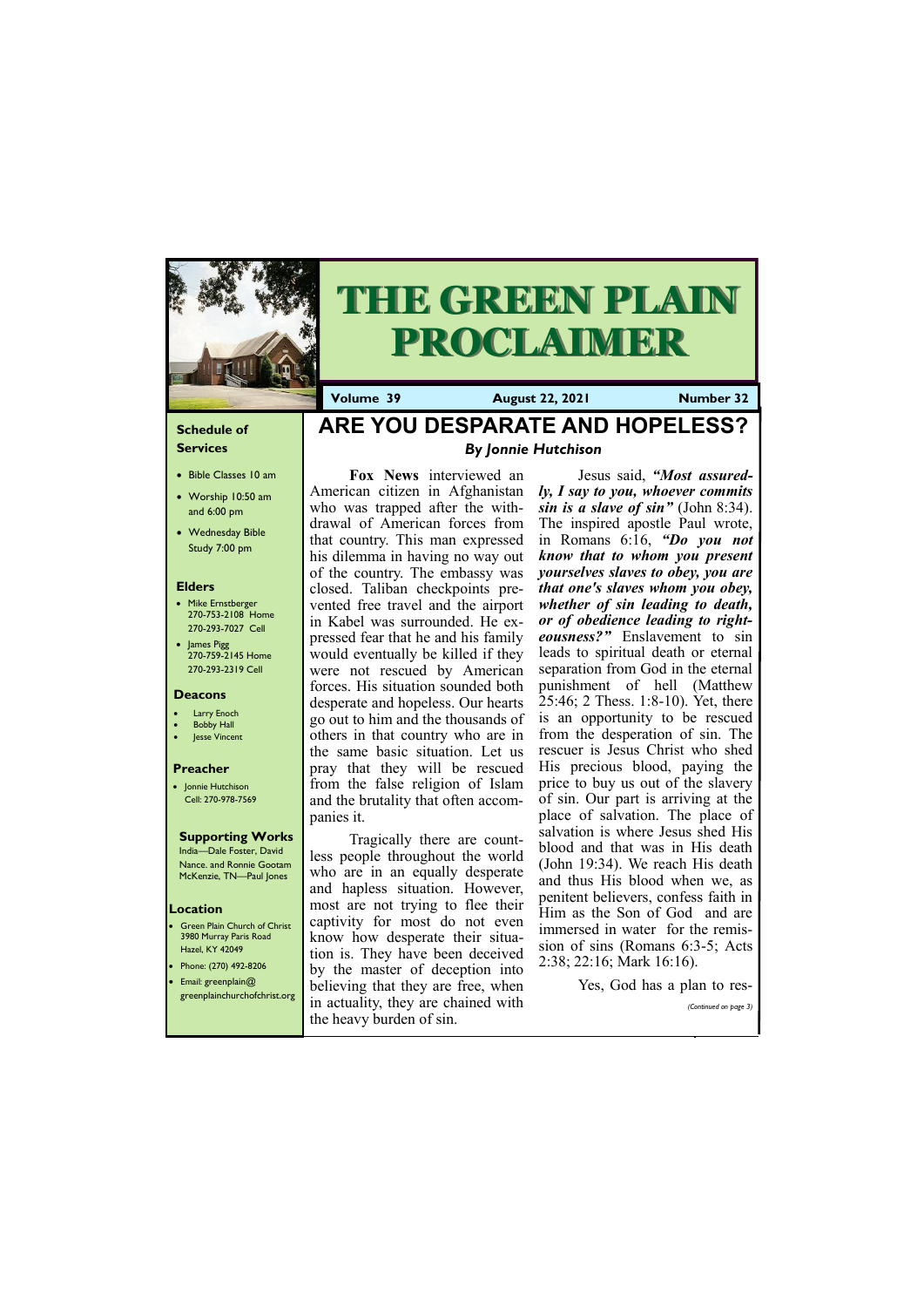## NEWS AND NOTES

*REMEMBER IN PRAYER: Green Plain members*: Faye Travis (Covid—Murray Hospital), Peggy Jarvis, Joanne Barnes, Maxine Pool, Hayes and Marjorie Grady, Jim Fielder, Griselda Adams, Larry Enoch, Carolyn Byars, Mary and Jim Lowrie and Mary and Jesse Vincent.

*Family and Friends:* Teresa Tacker, Betty Pond, Bryan White, Kenneth Mizell, Dale Pentecost, Brett Wyatt and Charlotte Parker. Please let us know of those who have improved or any one who needs to be added to this list.

- **COVID INFO:** Our Covid safety measures remain in effect for our worship services and Bible classes. It is recommended that we wear our masks, social distance and refrain from hand shakes and hugs.. Let us consider one another's safety and act accordingly.
- **PANTRY ITEMS August 2021: 1—Toothpaste; 8—Body Wash; 15—Kleenex; 22— Paper Towels; 29—Deodorant** Please bring any additional items you wish for the "blessing box" which is located next to the breezeway on the north side of the building.
- **August 2021 Anniversaries: 13—**Gail & Jonnie Hutchison . **Birthdays:** 4-Teresa Enoch; 10-Brent Morris. Please let us know if we have left anyone out.
- *ENROLL IN A FREE BIBLE CORRECSPONDENCE COURSE. Send your name and complete mailing address and phone number to the address on the first page of this bulletin.*
- **CHANGE IN UPCOMING LOCAL EVENTS** Our fall gospel meeting and the Green Plain School of Biblical Studies has been cancelled this fall due to the increasing threat of the Covid-19 virus. Please take advantage of the many online Bible studies that are available. The West Kentucky Lectures that took place at the Sunny Slope church of Christ last month are available for viewing on YouTube. A search for "West Kentucky Lectures" should lead you to the proper place. We have watched several of these and they are excellent.

**Page 2**

**GOSPEL BROADCASTING NETWORK The Gospel 24/7**

### **LESSONS AUGUST 22nd**

**AM Bible Study—** *The Book of Acts*



**AM***— "Is It Worth the Loss of Your Soul?"*

**PM—** *To Be Announced* **Wednesday Bible Class**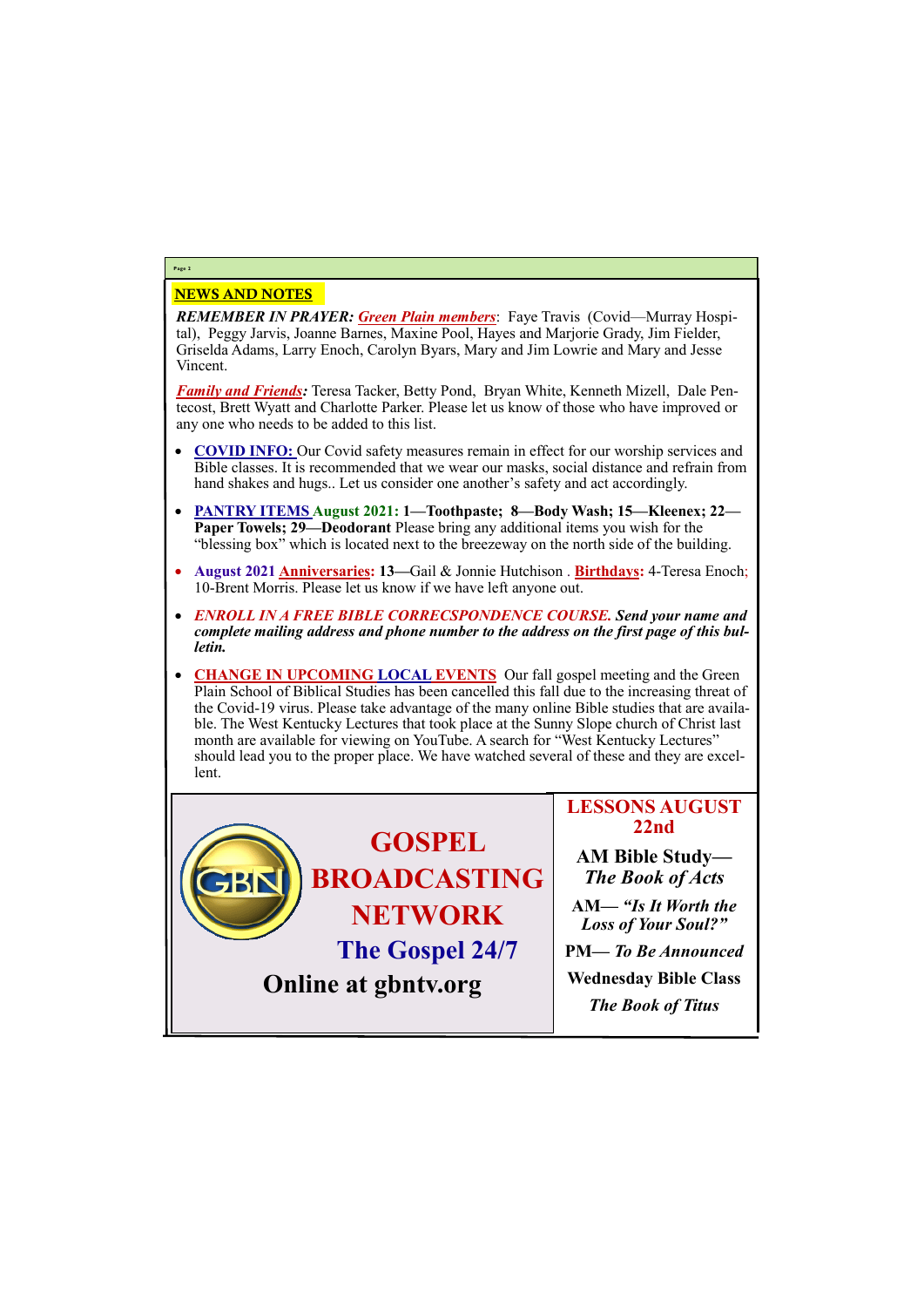**Page 3**

cue us from the slavery of sin and give us the hope of eternal life in heaven. Do you find yourself in the slavery of sin, a desperate and hopeless situation? Then come in obedience to your Lord and Savior and let Him free you from your spiritual slavery and give you the hope of eternal life in heaven. *"But God be thanked that though you were slaves of sin, yet you obeyed from the heart that form of doctrine to which you were delivered. 18 And having been set free from sin, you became slaves of righteousness"* (Romans 6:17 -18).

#### *(Continued from page 1)*

### TURNING AGAINST REASON *By Todd Houston*

*"And this is the condemnation, that the light has come into the world, and men loved darkness rather than light, because their deeds were evil. For everyone practicing evil hates the light and does not come to the light, lest his deeds should be exposed. But he who does the truth comes to the light, that his deeds may be clearly seen, that they have been done in God.* John 3:19-21

In almost every facet of life, people follow the law of rationality which demands we gather all available evidence about any given subject, reason about that evidence, and draw only such conclusions as are demanded by the evidence. We naturally do so as we are created in the image of a rational God, and we received this trait as part of our general makeup. It is imperative that we apply this God-given trait in our daily affairs because it is the only way we may perceive the many cause-and-effect relationships within the events of our lives. Such recognition keeps us from harming ourselves in various ways, be they physical, emotional, mental, or spiritual.

Sadly, when it comes to the evidence surrounding Christ and His divine nature, people are often blinded by the light He came to shed on our world (John 1:4-10). As the atheistic philosopher David Hume once wrote, "When reason is against a man, he will soon turn against reason." The point he was making is that no one shirks the law of rationality unless the truth in view threatens his/her

the evidence for the Christ. This was also the case with Jesus' enemies in His day. Several examples of this are easily identified in Scripture. We will consider a sampling of these passages to avoid making the same mistakes and being blinded by the light of Christ.

In Matthew 12:22-32 Jesus cast a demon out of a man thereby healing the man of blindness and muteness. Any rational person would see this awesome display as the work of God. No human possesses such power, and no one can reasonably deny that what Jesus did was truly a gracious, benevolent, and upright action. A great many in the crowd made the proper assessment of the evidence and identified Jesus as the Son of David (Messiah) who was to come (vs. 23). They reasoned properly about the evidence. The Pharisees, on the other hand, were affected in the opposite way and accused Jesus of being possessed by Satan and casting out the demon by his power. They turned against reason.

preconceptions or predisposition to act in certain ways. Sadly, Mr. Hume did just this with for their hardness. Such callousness angered *(Continued on page 4)*

Another example of such blindness is in Mark 3:1-6 when the Pharisees sought to accuse Jesus of Sabbath breaking for healing a man with a withered hand. Knowing their thoughts, He called the man to Himself and asked them if it was lawful to do good and save life on the Sabbath, or if it were better to be indifferent and cause harm (vs. 4). They refused to answer the question because the reasonable answer would have indicted them